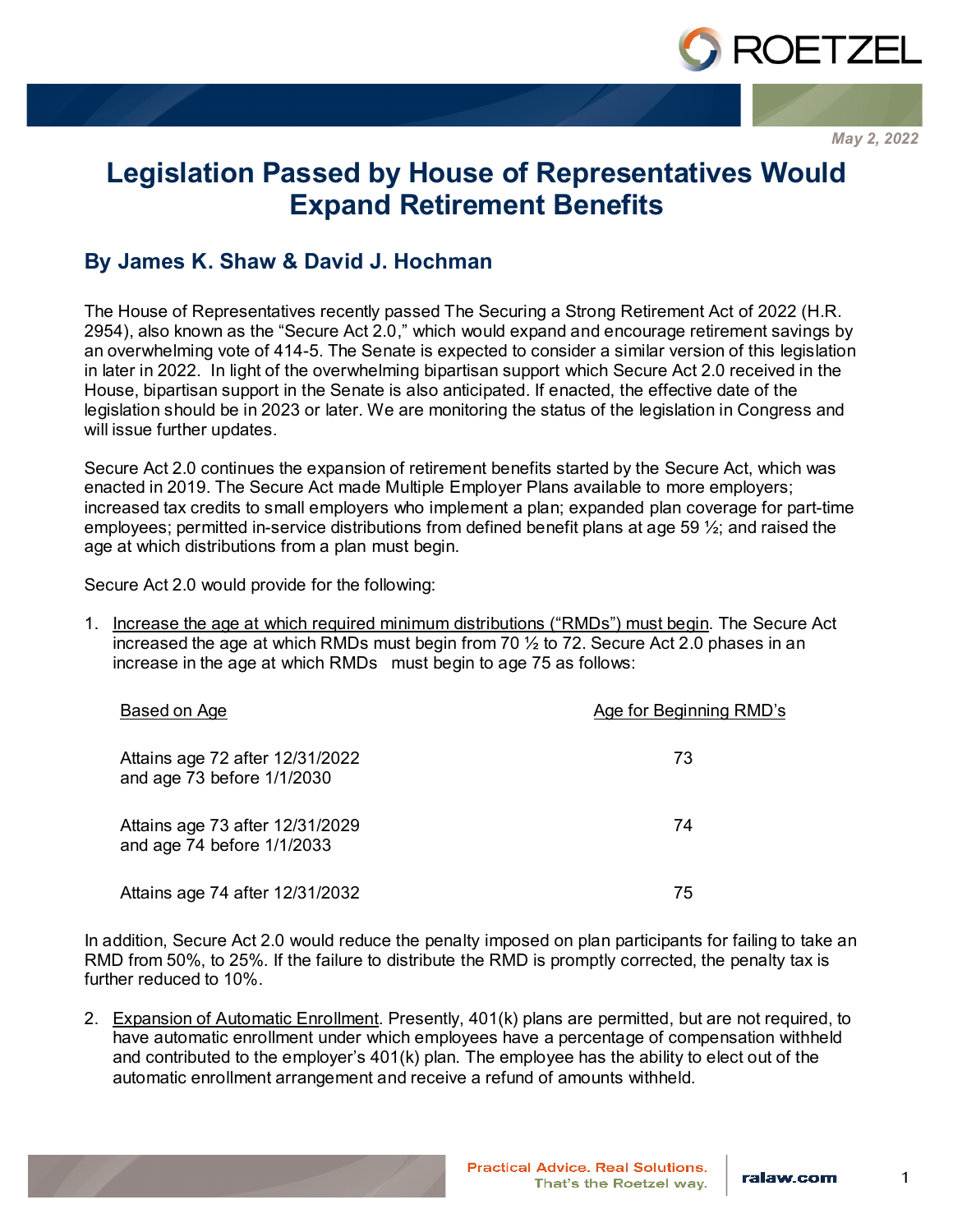Secure Act 2.0 would require employers to provide for automatic enrollment in their 401(k) plans. There would be exceptions for existing 401(k) plans, new businesses in existence for less than 3 years, and small businesses with no more than 10 employees.

A failure to automatically enroll an employee could be corrected by contributing to the plan within 9  $\frac{1}{2}$ months after the end of the plan year in which the error occurred.

- 3. Increased Catch-Up Contributions. Under current law, a participant who has attained age 50 can make a catch-up contribution of \$6,500 to a 401(k) plan. Secure Act 2.0 would increase this limit to \$10,000 for participants who are age 62, 63 or 64 during the taxable year. The \$10,000 limit would be adjusted annually for increases in the cost of living.
- 4. Expansion of Plan Corrections. The IRS' Employee Plans Compliance Resolution System ("EPCRS"), permits the correction of plan failures while preserving the qualified status of the plan. Some types of significant errors can be self-corrected, if the correction occurs within three years. An example of a significant error eligible for self-correction is the inadvertent exclusion of a large group of employees from a plan for several years. Secure Act 2.0 would expand the ability to self-correct significant errors by removing this three-year time limit. Thus, an employer may self-correct a significant plan error, provided that the correction is started before the employer receives notification of an IRS audit of the plan.
- 5. Expanded Coverage for Part-Time Workers. Typically, a qualified plan may require an employee to complete least 1,000 hours of service during a year to be eligible to participate. Under the Secure Act, an employee who works at least 500 hours in each of three consecutive 12-month periods and who has attained age 21 is eligible to make 401(k) contributions. The part-time employee would not be eligible to receive employer contributions. Secure Act 2.0 would reduce this requirement to two consecutive 12-month periods in which the employee works at least 500 hours.
- 6. Tax Deferral on Sale of S Corporation Stock to an ESOP. Under current law, a shareholder of a C corporation may defer the gain on the sale of the corporation's stock to an Employee Stock Ownership Plan ("ESOP") if the proceeds of the sale are reinvested in qualified replacement property. The gain is deferred until the shareholder disposes of the qualified replacement property.

Under Secure Act 2.0, this tax deferral would be expanded to allow deferral of 10% of the gain on the sale of S corporation stock to an ESOP.

7. Expansion of Availability of MEPs to 403(b) Plans. The Secure Act increased the availability of Multiple Employer Plans ("MEPs") to for-profit entities. Secure Act 2.0 would apply similar rules to 403(b) plans, thus allowing not-for-profit entities to also participate in Multiple Employer Plans.

Should you have any questions, please contact the authors or any of the listed Roetzel attorneys.

**Doug Spiker** Practice Group Manager Employment Services 216.696.7125 │ [dspiker@ralaw.com](mailto:dspiker@ralaw.com) **Aretta Bernard** Practice Group Manager Employment Litigation & Counseling 330.849.6630 │ [abernard@ralaw.com](mailto:abernard@ralaw.com)

**ROETZE**